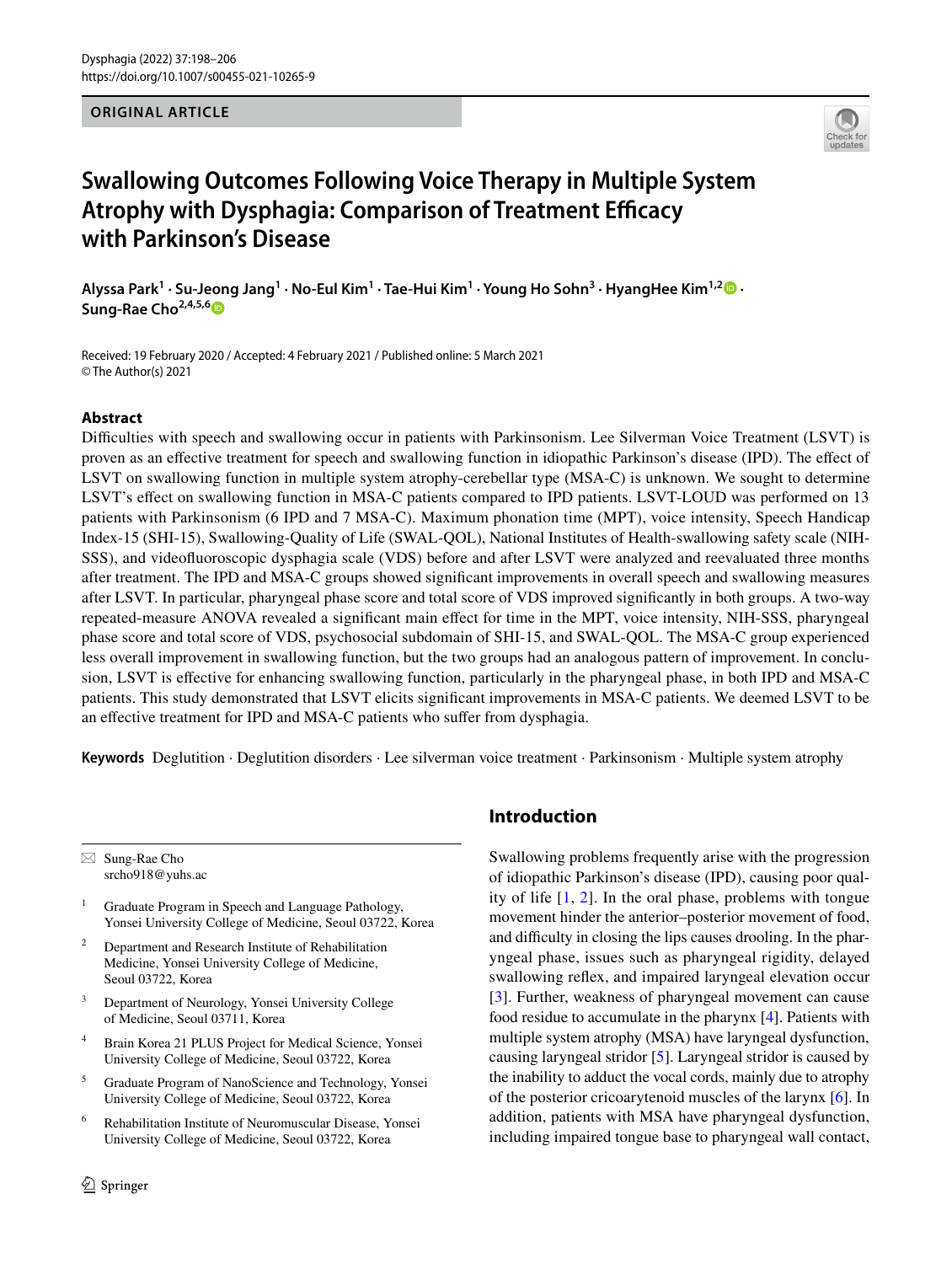swallow initiation, pharyngeal pooling, laryngeal closure and laryngeal elevation, penetration, aspiration, and food residue in the valleculae and/or the pyriform sinus after the swallow [[7](#page-7-6)].

Various efforts in the areas of healthcare and rehabilitation have been made to address these issues. Among them, voice therapy using Lee Silverman Voice Treatment (LSVT) has been applied to patients with IPD. The LSVT-LOUD program is based on the hypothesis that intensive phonation exercises can improve the exercise capacity of respiratory and laryngeal muscles, thus, ameliorating decreased voice intensity and monotonous speech of patients with dysarthria [\[8](#page-7-7)]. Studies of LSVT-LOUD in practice have demonstrated that the efects of respiration and vocalization are associated with increased voice strength, improved sound quality, and increased maximum phonation time (MPT) [\[9](#page-7-8), [10](#page-7-9)], eliciting improvement in swallowing function in IPD [\[11,](#page-7-10) [12](#page-8-0)]. Specifcally, the pilot study on participants with PD [\[11\]](#page-7-10) demonstrated significant improvements in pharyngeal phase parameters, including increased opening duration and maximal opening of the pharyngoesophageal sphincter during ingestion of a 20 ml fuid bolus, reduced residue during ingestion of a thick bolus, and decreased pharyngeal area at rest post-LSVT-LOUD treatment.

However, it is unknown whether LSVT-LOUD infuences swallowing in MSA, which shares many symptoms with IPD, and whether these efects are maintained after termination of treatment for a long-term period of time. Therefore, we examined the diference in improvements of speech and swallowing function through LSVT-LOUD in IPD and MSA cerebellar type (MSA-C) patients. The study's hypotheses were that the IPD and MSA-C groups will demonstrate improved pharyngeal phase post-LSVT-LOUD treatment, and that they will show sustained a treatment effect on swallowing functions at follow-up evaluation. We also sought to determine LSVT's effect on swallowing function in MSA-C patients compared to IPD patients.

## **Materials and Methods**

#### **Participants**

A total of 13 patients with Parkinsonism (6 IPD and 7 MSA-C) were recruited with informed written consent. The inclusion criteria were (1) diagnosis of IPD or MSA-C by a neurologist or physiatrist and (2) complaint of difficulty in swallowing. All subjects were taking antiparkinson medication, and the medication was not changed during the intervention. Exclusion criteria were (1) suspected secondary Parkinsonism due to drugs or infection, (2) other neurological damage or disease that caused a swallowing disorder,

and (3) additional swallowing intervention in the duration of the experiment.

Mean age of participants is  $66.69 \pm 6.58$  years. The mean age of the IPD group was  $7.00 \pm 7.12$  years and that of the MSA-C group was  $63.86 \pm 4.91$  years. The mean stages of Hoehn and Yahr scale for both patient groups, IPD, and MSA-C were  $3.77 \pm 1.64$ ,  $3.00 \pm 1.54$ , and  $4.43 \pm 1.51$ , respectively. The mean post-onset times for both patient groups, IPD, and MSA-C were  $5.92 \pm 7.15$  years,  $1.00 \pm 8.92$  years, and  $2.43 \pm 2.29$  years, respectively. For all patients, IPD, and MSA-C, the mean scores of the Mini-Mental State Examination were, respectively,  $25.62 \pm 4.77$ ,  $27.00 \pm 4.05$ , and  $24.43 \pm 5.31$ . All participants had been prescribed oral diets with no modifcations and had not previously been treated with gastrostomy tube feeding. Speech and swallowing parameters were reevaluated in 13 patients (6 IPD and 7 MSA-C) with a follow-up assessment after approximately three months. This study was approved by the Institutional Review Board (NO. 4-2012-0483).

#### **Treatment**

LSVT-LOUD®, a speech-behavior therapy, aims to increase vocal cord adduction and voice intensity. A standardized program was conducted by a qualifed speech-language pathologist. A total of 16 sessions were held for four consecutive days per week for one month. During the treatment period, the patient was instructed to practice for 5–10 min as homework and 10–15 min on untreated days.

#### **Data Collections and Analysis**

Subjects who agreed to participate in the study completed a questionnaire about quality of life and then received speech and swallowing evaluations. After the pre-evaluation, speech therapy was performed. After the intervention, post-evaluation was carried out in the same manner as the pre-evaluation. Approximately three months after the post-evaluation, follow-up evaluation was carried out in the same manner as the pre-evaluation.

## **Voice Data Collection**

Sound data were recorded in a quiet room with an ambient noise of less than 50 dB. A 10-cm distance was maintained between the mouth and the condenser microphone (SONY ECM-MS907, SONY Corp., Tokyo, Japan). The program was digitized at a sampling rate of 44.1 Hz and 16-bit quantization. The recording level was fxed at -12 dB. Data were analyzed using Praat, a motor speech protocol that is a module of the Computerized Speech Lab model 5105. MPT and vocal intensity were collected [[13](#page-8-1), [14](#page-8-2)]. For the MPT measurement, the subject was asked to produce the long vowel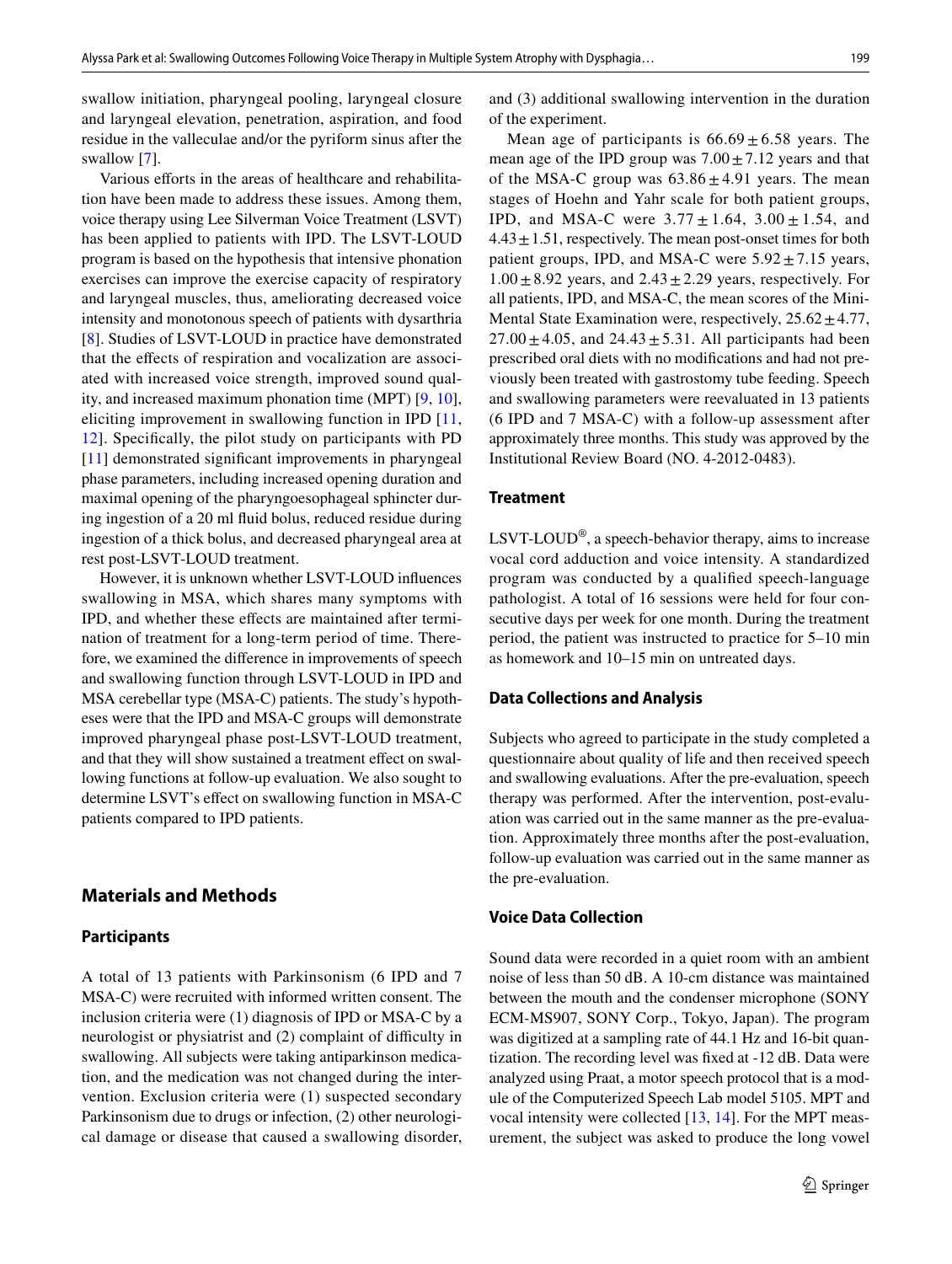/a/. This vocalization was measured three times, and the longest MPT was recorded. To determine voice intensity, we measured the sentence containing the functional word "Hello" (*annyeonghaseyo*). Voice data for each patient was collected by the same speech-language pathologist for pretreatment, post-treatment, and follow-up assessment. Pretreatment assessment was conducted between one and seven days prior to starting treatment, post-treatment assessment was conducted between one and seven days after fnishing treatment, and follow-up assessment was conducted approximately three months after post-treatment assessment.

## **Data Collection of Quality of Life Related to Speech and Swallowing**

To assess the efects of patient speech on daily life, a short form of the Speech Handicap Index-15 (SHI-15) was used as a self-report assessment tool. SHI-15 consists of two subcategories and 15 questions. Higher scores indicate a lower quality of life associated with speech [\[15\]](#page-8-3). Swallowingrelated quality of life (SWAL-QOL) was measured to assess the quality of life of patients associated with oropharyngeal swallowing disorders [[16,](#page-8-4) [17](#page-8-5)]. SWAL-QOL consists of 11 subcategories and 44 questions. Higher scores indicate a higher quality of life associated with swallowing impairment [[17](#page-8-5)].

### **Swallowing Data Collection**

During the VFSS, subjects were given 15 ml of a thin liquid solution mixed with barium sulfate and swallowed according to the instructions of the tester. Previous studies have shown that patients with PD, due to the rigidity of the pharyngeal muscles, have delayed elevation of the hyoid bone and delayed onset of airway closure when swallowing a large volume of liquid [[18\]](#page-8-6). Additionally, studies have shown that patients with oropharyngeal dysphagia exhibit indicators of unsafe swallowing most commonly with liquid boluses, and that boluses with thicker viscosities promote swallowing safety [[19\]](#page-8-7). As the patients in this study did not have highseverity dysphagia, based on previous studies, this study chose to analyze the more sensitive thin liquid bolus swallows. The test was assessed using the National Institutes of Health-swallowing safety scale (NIH-SSS) and Videofuoroscopic Dysphagia Scale (VDS). NIH-SSS assesses the stability of swallowing, which is recorded and quantifed by evaluating residue, penetration, and aspiration [[20\]](#page-8-8). A higher score on the scale of 0 to 8 indicates more severe dysphagia.

VDS quantifes the swallowing function of the oropharyngeal stage, which allowed us to examine the efects of treatment on swallowing function conveniently and closely. A total of 14 items were classifed into oral phase (7 items) and pharyngeal phase (7 items). The total score ranged from 0 to 100 (oral phase 40, pharyngeal phase 60), with a higher score indicating more severe dysphagia [\[21\]](#page-8-9).

#### **Statistical Analysis**

Statistical analysis was performed using the IBM SPSS (Statistical Package for the Social Science, version 25.0) for Windows program. A repeated-measure ANOVA and a twoway repeated-measure ANOVA were conducted to determine whether there were any diferences in speech (MPT and voice intensity), swallowing function (NIH-SSS and VDS), and self-reports (SHI-15 and SWAL-QOL) before and after LSVT-LOUD treatment in patients with IPD and MSA-C.

The scores of NIH-SSS and VDS were measured by three speech-language pathologists. Pearson correlation analysis was performed to obtain the inter-rater reliability between the evaluators. To assess the reliability of the evaluators, 20% of the data were randomly selected, and correlations were measured using the Pearson correlation analysis. The inter-rater reliability and intra-rater reliability of total NIH-SSS and VDS were assessed using Intra-Class Correlation per Morton and Dobson (see Supplementary Results).

## **Results**

# **Comparison of Speech and Swallowing Function in IPD and MSA‑C Groups Before and After LSVT**

A two-way repeated-measure ANOVA revealed a signifcant main effect for time for the following scores: MPT  $(F(2,$ 22) = 15.622,  $p < 0.001$ ), voice intensity ( $F(2, 22) = 7.515$ , *p* = 0.003), NIH-SSS (*F*(2, 22) = 3.568, *p* = 0.046), and VDS's pharyngeal phase  $(F(2, 22) = 12.900, p < 0.001)$  and total score  $(F(2, 22)=7.703, p=0.003)$  as shown in Table [1,](#page-3-0) as well as laryngeal elevation  $(F(2, 22)=7.391, p=0.004)$ , pharyngeal transit time  $(F(2, 22)=6.320, p=0.007)$ , and coating on the pharyngeal wall  $(F(2, 22)=4.410, p=0.025)$ as shown in Table [2](#page-4-0). A two-way repeated-measure ANOVA also revealed a significant group effect for MPT (*F*(1,  $11$ ) = 8.632, p = 0.013) as shown in Table [1](#page-3-0) and a significant time×group interaction for premature bolus loss of VDS  $(F(2, 22)=6.953, p=0.005)$  as shown in Table [2.](#page-4-0)

## **Changes in Speech and Swallowing Function in IPD and MSA‑C Groups After LSVT**

In the IPD group, a repeated-measure ANOVA revealed a significant difference between pretest and posttest and between pretest and follow-up for MPT  $(p = 0.005)$ ;  $p = 0.041$ ). Regarding swallowing function, there were signifcant diferences found between pretest and posttest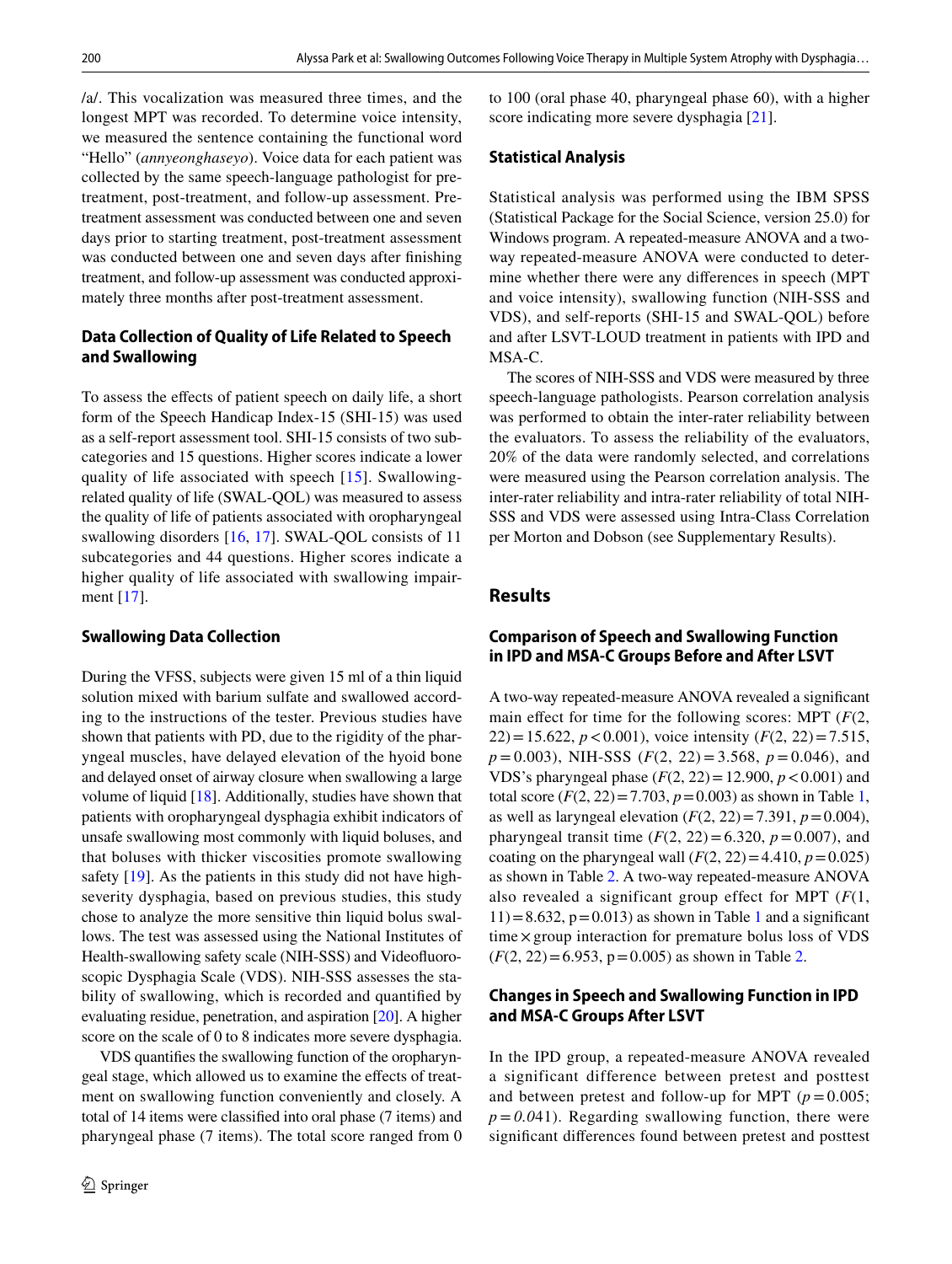| Alyssa Park et al: Swallowing Outcomes Following Voice Therapy in Multiple System Atrophy with Dysphagia | 201 |
|----------------------------------------------------------------------------------------------------------|-----|
|----------------------------------------------------------------------------------------------------------|-----|

| Variables                                                                                                                                                                                                                                                  | £                 |                     |                   | MSA-C             |                   |                     | lime   |          | Group |         | Time*Group |                  |
|------------------------------------------------------------------------------------------------------------------------------------------------------------------------------------------------------------------------------------------------------------|-------------------|---------------------|-------------------|-------------------|-------------------|---------------------|--------|----------|-------|---------|------------|------------------|
|                                                                                                                                                                                                                                                            | Pretest           | Posttest            | Follow-up         | Pretest           | Posttest          | Follow-up           |        |          |       |         | Ŀ,         |                  |
| Speech                                                                                                                                                                                                                                                     |                   |                     |                   |                   |                   |                     |        |          |       |         |            |                  |
| MPT                                                                                                                                                                                                                                                        | $13.01 \pm 5.85$  | $20.89 \pm 9.05***$ | $18.88 \pm 7.86*$ | $7.09 \pm 3.31$   | $10.36 \pm 2.50*$ | $10.32 \pm 1.96***$ | 15.622 | $000**$  | 8.632 | $.013*$ | 2.380      | $\frac{116}{1}$  |
| Voice intensity                                                                                                                                                                                                                                            | $75.68 \pm 4.80$  | $78.70 \pm 2.35$    | $78.93 \pm 2.84$  | $72.36 \pm 6.73$  | $78.24 \pm 1.59*$ | $76.42 \pm 3.77*$   | 7.515  | $.003*$  | 1.360 | 268     | 0.726      | 495              |
| Swallowing                                                                                                                                                                                                                                                 |                   |                     |                   |                   |                   |                     |        |          |       |         |            |                  |
| NIH-SSS                                                                                                                                                                                                                                                    | $1.83 \pm 1.83$   | $0.67 \pm 0.51$     | $0.83 \pm 0.75$   | $1.71 \pm 0.95$   | $1.29 \pm 0.48$   | $1.14 \pm 1.06$     | 3.568  | $.046*$  | 0.430 | 526     | 0.586      | 565              |
| VDS                                                                                                                                                                                                                                                        |                   |                     |                   |                   |                   |                     |        |          |       |         |            |                  |
| Oral phase                                                                                                                                                                                                                                                 | $5.58 \pm 12.95$  | $0.75 \pm 1.25$     | $1.75 \pm 1.75$   | $4.28 \pm 6.89$   | $0.64 \pm 1.18$   | $5.42 \pm 7.21$     | 1.500  | 245      | 0.106 | 751     | 0.540      | 590              |
| Pharyngeal phase                                                                                                                                                                                                                                           | $25.58 \pm 14.76$ | $8.08 \pm 4.34*$    | $9.50 \pm 6.45*$  | $24.78 \pm 12.08$ | $4.57 \pm 7.66*$  | $17.50 \pm 8.18$    | 12.900 | $000***$ | 1.235 | 290     | 1.285      | 297              |
| Total score                                                                                                                                                                                                                                                | $31.16 \pm 26.48$ | $8.83 + 4.79$       | $11.25 \pm 8.09$  | $29.07 \pm 16.32$ | $15.21 \pm 7.66*$ | $22.92 \pm 14.03$   | 7.703  | $003**$  | 0.781 | 396     | 1.067      | $\overline{361}$ |
| Data are presented as mean ±SD                                                                                                                                                                                                                             |                   |                     |                   |                   |                   |                     |        |          |       |         |            |                  |
| LSVT Lee Silverman Voice Treatment, IPD Idiopathic Parkinson's disease, MSA-C Multiple system atrophy-Cerebellar type, MPT Maximum phonation time, NIH-SSS National Institutes of<br>Health-swallowing safety scale, VDS Videofluoroscopic Dysphagia Scale |                   |                     |                   |                   |                   |                     |        |          |       |         |            |                  |

and between pretest and follow-up for VDS's pharyngeal phase ( $p = 0.049$ ;  $p = 0.016$ ). VDS showed significant differences between pretest and posttest for laryngeal elevation  $(p=0.025)$  and between pretest and follow-up for premature bolus loss ( $p = 0.025$  $p = 0.025$  $p = 0.025$ ) as shown in Tables [1](#page-3-0) and 2.

Meanwhile, in the MSA-C group, signifcant diferences were revealed between pretest and posttest and between pre test and follow-up for MPT  $(p=0.023; p=0.006)$  and voice intensity ( $p = 0.039$ ;  $p = 0.041$ ). Regarding swallowing function, there were signifcant diferences between pretest and posttest for VDS's pharyngeal phase  $(p=0.030)$ , total score  $(p=0.043)$ , and premature bolus loss  $(p=0.038)$ . However, no signifcant diferences were revealed between pretest and follow-up for the MSA-C group's swallowing functions as shown in Tables [1](#page-3-0) and [2](#page-4-0)

## **Comparison of Speech and Swallowing‑related Quality of Life in IPD and MSA‑C Groups Before and After LSVT**

A two-way repeated-measure ANOVA revealed a sig nifcant main efect for time for the following variables: SHI-15's psychosocial score (*F*(2, 22) = 4.156, *p* = 0.029), and SWAL-QOL's symptom frequency  $(F(2, 22)=8.179)$ , *p* =0.002), eating duration ( *F*(2, 22) =7.431, *p* =0.003), and total score  $(F(2, 22) = 6.900, p = 0.005)$ . Meanwhile, a signifcant main efect for group was revealed for SHI-15 ′s speech function  $(F(1, 11) = 35.387, p < 0.001)$ , total score  $(F(1, 11)=29.691, p < 0.001)$ , and psychosocial score  $(F(1, 11))$  $11$ ) = 22.214,  $p$  = 0.001), and SWAL-QOL's communication  $(F(1, 11)=17.035, p=0.002)$  $(F(1, 11)=17.035, p=0.002)$  $(F(1, 11)=17.035, p=0.002)$  as shown in Table 3.

## **Changes in Speech and Swallowing‑related Quality of Life in IPD and MSA‑C Groups After LSVT**

In the IPD group, a repeated-measure ANOVA revealed significant differences between pretest and posttest and between pretest and follow-up for SHI-15 ′s psychosocial score  $(p=0.045; p=0.025)$ . In the MSA-C group, significant diferences were revealed between pretest and posttest for SHI-15's psychosocial score  $(p=0.042)$  and SWAL-QOL's symptom frequency ( $p = 0.037$ ) and total score ( $p = 0.039$ ). In addition, a signifcant diference between pretest and follow-up was revealed for S[W](#page-5-0)AL-QOL's eating duration (*<sup>p</sup>*=0.012) as shown in Table 3.

# **Discussion**

\*signifcant results were returned for pretest and posttest, Pretest Follow-up

significant results were returned for pretest and posttest, Pretest Follow-up

\*P<0.05, \*\*P<0.01, \*\*\*P<0.001

<span id="page-3-0"></span>\*P<0.05, \*\*P<0.01, \*\*\*P<0.001

Patients with PD may experience decreased maximal vocali zation time due to reduced muscle strength in the respira tory-vocal system and decreased voice loudness due to the vocal cord muscle weakness [[22](#page-8-10)]. In this study, the use of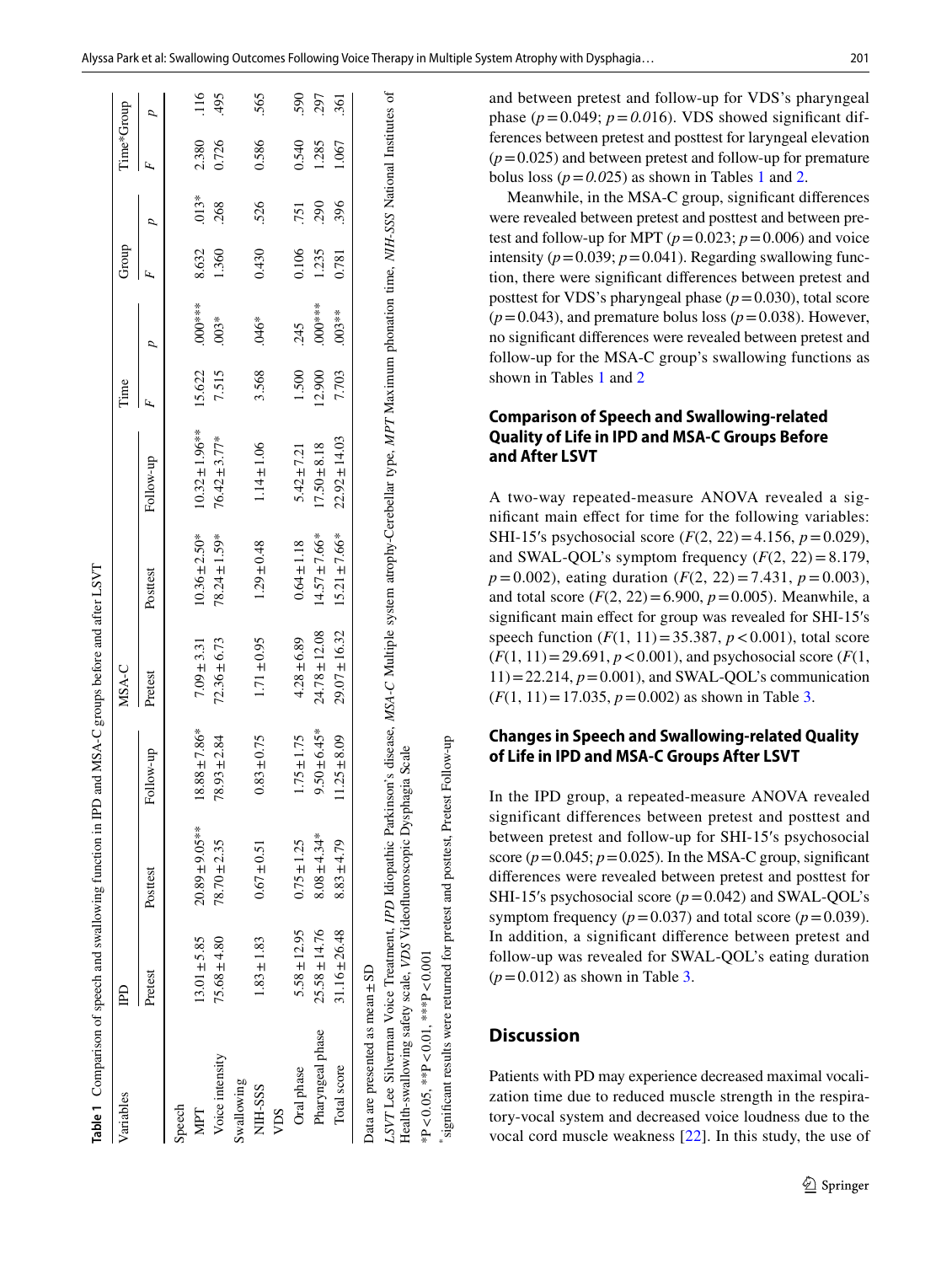\*P<0.05, \*\*P<0.01

<span id="page-4-0"></span>\*P<0.05, \*\*P<0.01

\*signifcant results were returned for pretest and posttest, Pretest Follow-up

\*significant results were returned for pretest and posttest, Pretest Follow-up

| VDS                                                                                                                                                          | 日               |                               |                 | MSA-C           |                   |                 | Time  |          | Group          |                  | Time*Group       |                |
|--------------------------------------------------------------------------------------------------------------------------------------------------------------|-----------------|-------------------------------|-----------------|-----------------|-------------------|-----------------|-------|----------|----------------|------------------|------------------|----------------|
|                                                                                                                                                              | Pretest         | Posttest                      | Follow-up       | Pretest         | Posttest          | Follow-up       |       | d        | Ŀ,             | Þ                | Ŀ,               | d              |
| Lip closure                                                                                                                                                  | $0.33 \pm 0.81$ | $0\pm 0$                      | $0 \pm 0$       | $0 \pm 0$       | $0 \pm 0$         | $0.57 \pm 1.51$ | 0.515 | 604      | 0.118          | 738              | 1.309            | 290            |
| <b>Bolus</b> formation                                                                                                                                       | $1.00 \pm 2.44$ | $0 \pm 0$                     | $0 \pm 0$       | $0.43 \pm 1.13$ | $0 + 0$           | $0.85 \pm 2.26$ | 0.775 | 473      | 0.046          | 835              | 0.775            | 473            |
| Mastication                                                                                                                                                  | $1.33 \pm 3.26$ | $0 \pm 0$                     | $0 + 0$         | $0.57 \pm 1.5$  | $0 + 0$           | $1.71 \pm 2.13$ | 1.375 | 274      | 0.286          | 604              | 2.010            | 158            |
| Apraxia                                                                                                                                                      | $0 + 0$         | $0 + 0$                       | $0 + 0$         | $0 \pm 0$       | $0+0$             | $0 \pm 0$       | N/A   | $N_A$    | $N\mathcal{A}$ | $\sum_{i=1}^{n}$ | $\sum_{i=1}^{n}$ | $N\mathcal{A}$ |
| Tongue to palate contact                                                                                                                                     | $1.67 + 4.08$   | $0\pm0$                       | $0 \pm 0$       | $0.71 \pm 1.89$ | $0 \pm 0$         | $.42 \pm 2.43$  | 1.037 | 371      | 0.064          | 805              | 1.037            | 371            |
| Premature bolus loss                                                                                                                                         | $0.75 \pm 1.25$ | 25<br>$0.75 \pm 1$            | $.75 \pm 1.75$  | $2.14 \pm 1.90$ | $0.64 \pm 1.18$ * | $0.85 \pm 1.18$ | 3.271 | 057      | 0.033          | .860             | 6.953            | $005***$       |
| Oral transit time                                                                                                                                            | $0.50 \pm 1.22$ | $0\pm 0$                      | $0 + 0$         | $0.43 \pm 1.13$ | $0 \pm 0$         | $0 + 0$         | 2.014 | .157     | 0.012          | 915              | 0.012            | 988            |
| Triggering of Pharyngeal swallow                                                                                                                             | $3.75 \pm 1.83$ | 83.<br>$3.75 \pm 1$           | $3.75 \pm 1.83$ | $3.85 \pm 1.70$ | $3.85 \pm 1.70$   | $3.85 \pm 1.70$ | NA    | N/A      | 0.012          | 915              | N/A              | $N\mathcal{A}$ |
| Vallecular residue                                                                                                                                           | $1.33 \pm 1.63$ | $\ddot{\Omega}$<br>$33 \pm 1$ | $0.00 \pm 0.09$ | $1.43 \pm 0.97$ | $0.86 \pm 1.06$   | $0.57 \pm 0.97$ | 0.961 | 398      | 0.464          | 510              | 0.272            | .764           |
| Laryngeal elevation                                                                                                                                          | $7.50 \pm 3.67$ | $.67*$<br>$1.50 \pm 3$        | $3.00 + 4.64$   | $7.71 \pm 3.40$ | $5.14 \pm 4.81$   | $6.42 \pm 4.39$ | 7.391 | $.004**$ | 1.641          | .227             | 1.426            | 262            |
| Pyriform sinus residue                                                                                                                                       | $3.00 \pm 3.67$ | $0 + 0$                       | $0.75 \pm 1.83$ | $1.92 \pm 3.54$ | $1.28 \pm 2.19$   | $0.64 \pm 1.70$ | 3.055 | .067     | 0.001          | 972              | 0.999            | 385            |
| Coating on the pharyngeal wall                                                                                                                               | $4.50 \pm 4.93$ | 67<br>$1.50 \pm 3$            | $0 \pm 0$       | $1.29 \pm 3.40$ | $0\pm 0$          | $0 \pm 0$       | 4.410 | $.025*$  | 2.327          | .155             | 1.265            | 302            |
| Pharyngeal transit time                                                                                                                                      | $1.50 \pm 2.51$ | $0 + 0$                       | $0 + 0$         | $2.57 \pm 3.20$ | $0\pm 0$          | $0 \pm 0$       | 6.320 | $.007**$ | 0.438          | 522              | 0.438            | 522            |
| Aspiration                                                                                                                                                   | $4.00 \pm 4.89$ | $_{0+0}^{\circ}$              | $.00 + 2.44$    | $6.00 \pm 4.89$ | $3.43 + 4.72$     | $6.00 \pm 4.89$ | 3.357 | 053      | 3.761          | 079              | 0.698            | 508            |
| Data are presented as mean ±SD                                                                                                                               |                 |                               |                 |                 |                   |                 |       |          |                |                  |                  |                |
| LSVT Lee Silverman Voice Treatment, IPD Idiopathic Parkinson's disease, MSA-C Multiple system atrophy-Cerebellar type, VDS Videofluoroscopic Dysphagia Scale |                 |                               |                 |                 |                   |                 |       |          |                |                  |                  |                |
|                                                                                                                                                              |                 |                               |                 |                 |                   |                 |       |          |                |                  |                  |                |

Table 2 Comparison of sub-item scores of VDS in IPD and MSA-C groups before and after LSVT **Table 2** Comparison of sub-item scores of VDS in IPD and MSA-C groups before and after LSVT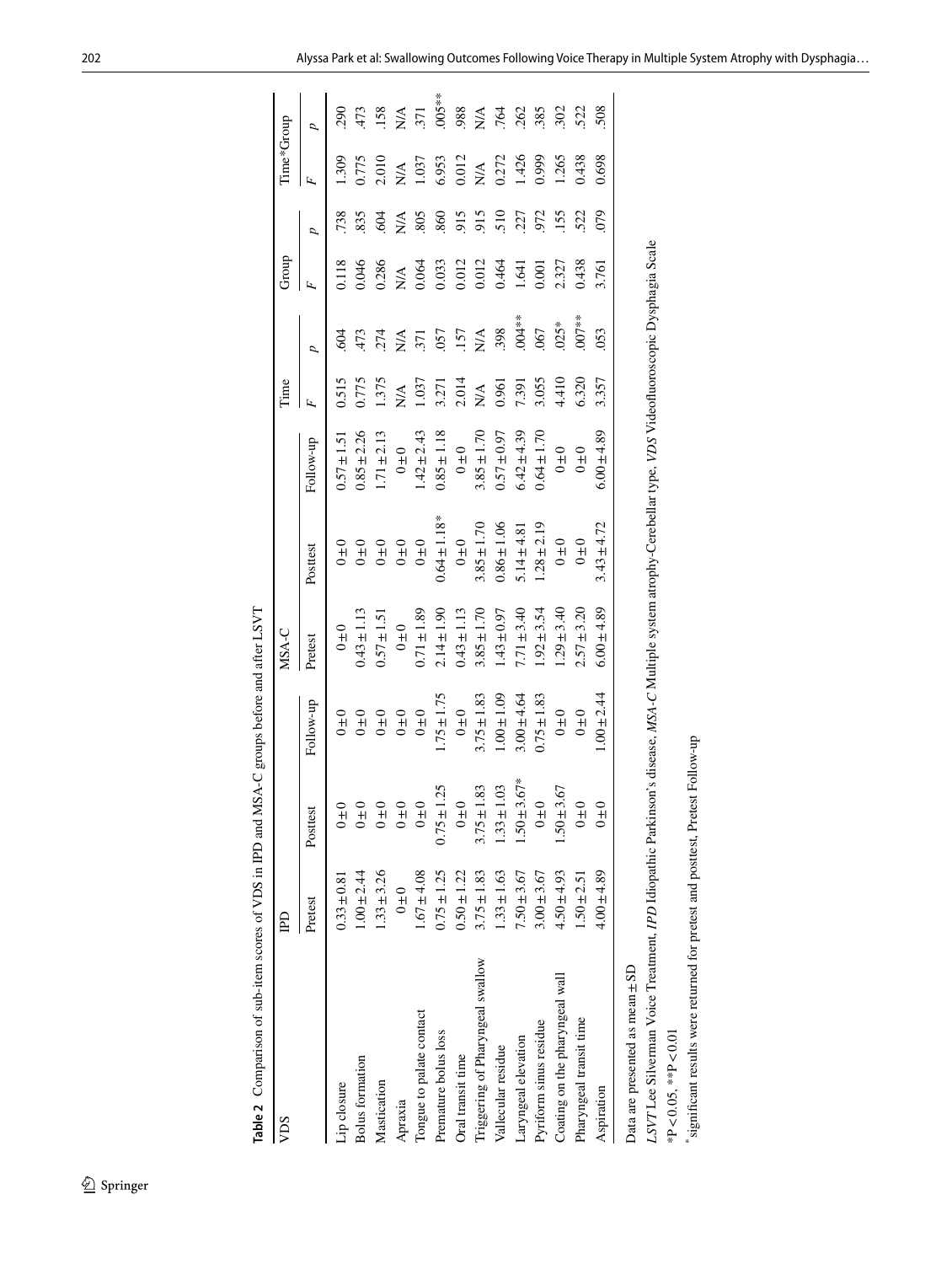| Table 3 Comparison of speech and swallowing-related quality |                    |                    |                    |                   | of life in IPD and MSA-C groups before and after LSVT |                    |       |          |        |           |            |        |
|-------------------------------------------------------------|--------------------|--------------------|--------------------|-------------------|-------------------------------------------------------|--------------------|-------|----------|--------|-----------|------------|--------|
| Variables                                                   | <b>GdI</b>         |                    |                    | MSA-C             |                                                       |                    | Time  |          | Group  |           | Time*Group |        |
|                                                             | Pretest            | Posttest           | Follow-up          | Pretest           | Posttest                                              | Follow-up          | Ŀ,    | ρ        | Ŀ,     | ρ         | Ŀ,         | ρ      |
| SHI-15                                                      |                    |                    |                    |                   |                                                       |                    |       |          |        |           |            |        |
| Speech function                                             | $6.50 \pm 4.13$    | $3.67 + 5.08$      | $8.17 \pm 6.85$    | $24.71 \pm 4.53$  | $21.57 \pm 5.71$                                      | $21.71 \pm 9.89$   | 1.319 | 288      | 35.387 | $000***$  | 0.912      | 416    |
| Psychosocial                                                | $5.83 \pm 5.98$    | $2.50 + 4.68*$     | $3.17 \pm 5.03*$   | $22.29 \pm 7.27$  | $17.57 \pm 6.32*$                                     | $16.43 \pm 9.03$   | 4.156 | $029*$   | 22.214 | $.001**$  | 0.464      | 635    |
| Total score                                                 | $12.33 \pm 9.13$   | $6.17 \pm 9.57$    | $11.33 \pm 10.89$  | $47.00 \pm 11.70$ | 39.14±11.68                                           | $38.14 \pm 18.50$  | 2.296 | 124      | 29.691 | $000***$  | 0.757      | $-481$ |
| SWAL-QOL                                                    |                    |                    |                    |                   |                                                       |                    |       |          |        |           |            |        |
| Burden                                                      | $7.17 \pm 2.48$    | $8.33 \pm 2.58$    | $7.50 \pm 2.42$    | $6.43 \pm 3.35$   | $6.71 \pm 3.45$                                       | $7.29 \pm 3.40$    | 1.659 | 213      | 0.283  | 605       | 1.396      | 269    |
| Eating duration                                             | $7.33 \pm 2.73$    | $8.67 \pm 2.65$    | $8.83 \pm 1.60$    | $4.86 \pm 3.48$   | $6.71 \pm 3.63$                                       | $7.43 \pm 2.69*$   | 1,431 | $003***$ | 1.696  | 219       | 0.465      | 634    |
| Eating desire                                               | $10.83 \pm 1.60$   | $12.33 \pm 2.87$   | $12.83 \pm 2.99$   | $10.29 \pm 3.45$  | $10.43 \pm 4.75$                                      | $10.86 \pm 3.67$   | .851  | 181      | 0.722  | 414       | 0.708      | 504    |
| Symptom frequency                                           | $59.33 \pm 10.74$  | $67.67 \pm 1.63$   | $64.00 \pm 5.32$   | $54.00 \pm 12.76$ | $60.43 \pm 9.57*$                                     | $58.14 \pm 10.17$  | 8.179 | $.002**$ | 1.675  | 222       | 0.144      | 867    |
| Food selection                                              | $9.17 \pm 0.98$    | $9.33 \pm 1.63$    | $9.33 \pm 1.63$    | $7.29 \pm 2.87$   | $7.57 \pm 2.82$                                       | $8.29 \pm 2.36$    | 1.460 | 254      | 1.795  | 207       | 0.857      | 438    |
| Communication                                               | $9.00 \pm 0.89$    | $9.50 \pm 0.83$    | $8.83 \pm 0.98$    | $4.43 \pm 1.81$   | $5.57 \pm 2.57$                                       | $5.00 \pm 3.60$    | 1.184 | 325      | 17.035 | $.002***$ | 0.260      | .773   |
| Fear                                                        | $17.83 + 3.92$     | $19.17 \pm 1.60$   | $18.50 \pm 3.20$   | $15.43 \pm 4.86$  | $14.00 \pm 6.63$                                      | $16.29 \pm 5.12$   | 0.871 | 432      | 1.781  | 209       | 2.882      | 577    |
| Mental health                                               | $21.33 \pm 5.31$   | $23.17 \pm 2.22$   | $23.67 \pm 2.06$   | $18.43 \pm 7.87$  | $8.57 \pm 8.50$                                       | $17.43 \pm 8.58$   | 0.379 | 689      | 1.797  | 207       | 1.037      | 571    |
| Social functioning                                          | $22.17 \pm 3.37$   | $23.50 \pm 3.20$   | $22.00 \pm 5.02$   | $17.43 \pm 8.73$  | $16.57 \pm 9.19$                                      | $17.00 \pm 9.22$   | 0.091 | 914      | 2.218  | 165       | 0.450      | 643    |
| Sleep                                                       | $7.50 \pm 3.27$    | $8.50 \pm 3.50$    | $9.00 \pm 2.53$    | $6.71 \pm 2.28$   | $8.14 \pm 2.34$                                       | $9.00 \pm 4.04$    | 2.260 | 128      | 0.080  | 783       | 0.095      | 910    |
| Fatigue                                                     | $7.67 + 3.07$      | $10.00 \pm 1.67$   | $9.00 \pm 1.54$    | $7.57 \pm 2.82$   | $9.57 \pm 3.78$                                       | $7.14 \pm 3.02$    | 3.438 | 050      | 0.437  | 522       | 0.576      | 570    |
| Total score                                                 | $179.33 \pm 25.89$ | $199.00 \pm 16.39$ | $193.50 \pm 19.83$ | 151.86±46.14      | $164.86 \pm 50.21*$                                   | $163.86 \pm 49.39$ | 6.900 | $005**$  | 2.139  | 172       | 0.267      | 768    |
| Data are presented as mean±SD                               |                    |                    |                    |                   |                                                       |                    |       |          |        |           |            |        |

LSVT Lee Silverman Voice Treatment, IPD Idiopathic Parkinson's disease, MSA-C Multiple system atrophy-Cerebellar type, MPT Maximum phonation time, SHI-15 Speech handicap index-<br>short form, SWAL-QOL Swallowing-Quality of Li *LSVT* Lee Silverman Voice Treatment, *IPD* Idiopathic Parkinson's disease, *MSA-C* Multiple system atrophy-Cerebellar type, *MPT* Maximum phonation time, *SHI-15* Speech handicap indexshort form, *SWAL-QOL* Swallowing-Quality of Life

<span id="page-5-0"></span>\*P<0.05, \*\*P<0.01, \*\*\*P<0.001 \*P<0.05, \*\*P<0.01, \*\*\*P<0.001

\*significant results were returned for pretest and posttest, Pretest-Follow-up \*signifcant results were returned for pretest and posttest, Pretest-Follow-up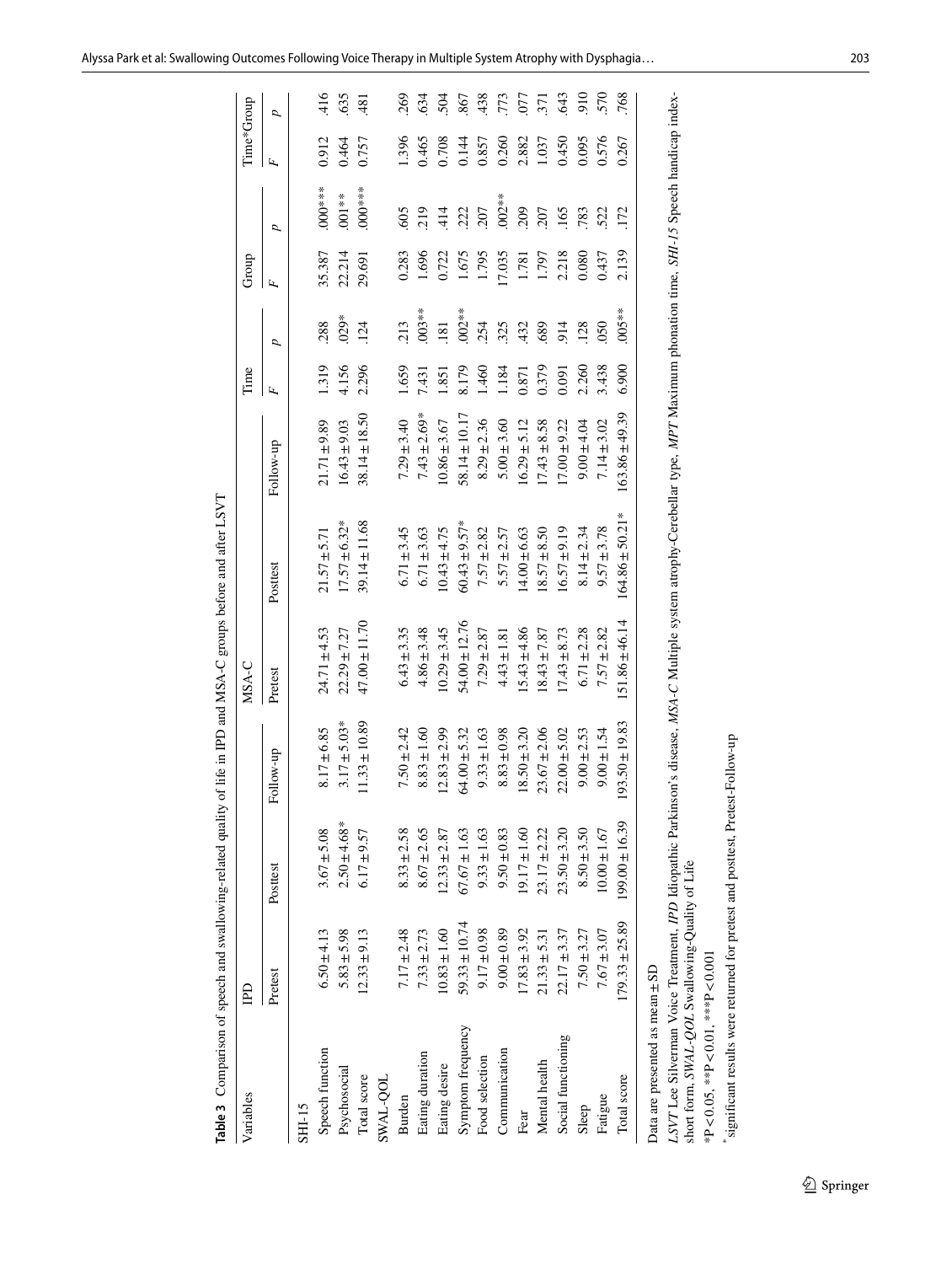LSVT-LOUD achieved the goal of improving voice strength and vocalization ability. Following the voice therapy, MPT and voice intensity signifcantly increased in patients with PD, and these gains were sustained over 3-month follow-up period in the IPD group (Table [1\)](#page-3-0).

In previous studies, MPT has been shown to be associated with oropharyngeal motor function, laryngeal elevation, and the triggering of pharyngeal swallowing [[23,](#page-8-11) [24](#page-8-12)]. Patients with IPD and MSA-C experience pharyngeal impairment associated with incomplete upper esophageal sphincter relaxation, reduced upper esophageal sphincter opening, high intrabolus pressure, and abnormal pharyngeal wall motion  $[25]$  $[25]$ . Thus, the vocal folds in the laryngeal structure not only play a role in phonation but also act as a sphincter at the time of deglutition. The aryepiglottic folds in the larynx also serve as a guide through which food can pass laterally into the pyriform recess. Therefore, the larynx not only afects the ability to produce speech, but also facilitates bolus movement, protects the lower area of the airway, and prevents aspiration during swallowing [[26](#page-8-14)]. In this study, we found signifcant post-treatment improvements in MPT and voice intensity, and the post-treatment scores for the pharyngeal phase with 15-ml thin liquid bolus swallows revealed signifcant improvement in both patient groups (Table [1](#page-3-0)). Additionally, both patient groups showed signifcant improvements after treatment in premature bolus loss (Table [2\)](#page-4-0), which is evidence of improvement in oral phase motor function, as well. Therefore, increases in MPT and voice intensity were correlated with improvement of swallowing function in the oral and pharyngeal phases.

Premature bolus loss is a sign of reduced tongue strength and motility, as the tongue is the main structure that supports the bolus during transport into the pharynx [\[27](#page-8-15)]. In previous studies, LSVT has been shown to improve tongue strength and the oral phase of swallowing [[12](#page-8-0)], consistent with the premature bolus loss improvements in this study. While the other sub-items in the oral phase did not show signifcant improvements, the baseline oral phase sub-item scores were all close to zero, with the exception of premature bolus loss in the MSA-C group. In addition, it has been noted that the pharyngeal phase showed signifcant improvements in both groups between pretest and posttest, but the only pharyngeal phase sub-item with signifcant improvement was laryngeal elevation in the IPD group. Based on the raw scores of the VDS, other sub-items such as pyriform sinus residue, coating on the pharyngeal wall, and pharyngeal transit time all show slight improvements between pretest and follow-up, but due to the small sample size, the results were not statistically signifcant. Further research with larger sample sizes may show more signifcant improvement in the VDS sub-scores.

Unlike patients with IPD, patients with MSA-C show severe dysarthria from the onset of illness [[28,](#page-8-16) [29](#page-8-17)]. Thus, a signifcant group efect was found for speech parameters including MPT (Table [1](#page-3-0)) and quality of life (speech function, psychosocial function, total score of SHI-15; communication score of SWAL-QOL; Table [3](#page-5-0)). Nonetheless, in this study, patients with MSA-C showed signifcant improvements in measures related to speech function (MPT, voice intensity; Table [1\)](#page-3-0) and quality of life (psychosocial function of SHI-15; Table [3](#page-5-0)) after treatment, and statistical analysis in comparison to IPD revealed a significant time effect, and no time  $\times$  group interaction effect, across many measures (voice intensity, psychosocial function of SHI-15; Tables [1](#page-3-0) and [3\)](#page-5-0). This suggests that both patients with IPD and MSA-C experienced improvements in speech function and quality of life to a similar degree (Tables [1](#page-3-0) and [3](#page-5-0)) 9.

In a previous study, intervention that trained the muscles involved in swallowing was found to improve the quality of life in patients with IPD for items related to symptom frequency on SWAL-QOL [\[30\]](#page-8-18). In the present study, the quality of life associated with swallowing improved slightly after LSVT-LOUD for both the IPD and MSA-C groups. When SWAL-QOL results were compared after treatment in IPD and MSA-C groups, respectively, the MSA-C patient group showed signifcant improvements in eating duration, symptom frequency, and total score (Table [3\)](#page-5-0). Overall, the gains in speech function and speech-related quality of life in this study support the hypothesis that LSVT resulted in stronger respiration and laryngeal muscle movements, consequently improving the quality of life related to swallowing as reported by the IPD and MSA-C patients.

In patients with PD, swallowing problems occur as the disease progresses [\[31](#page-8-19), [32](#page-8-20)]. Previous research suggests that LSVT-LOUD may improve pharyngoesophageal deglutitive function and cough refex [[11\]](#page-7-10). The results of this study showed that swallowing function scores on VDS were improved after LSVT (Tables [1](#page-3-0) and [2](#page-4-0)). With these data, this study supported the hypothesis that LSVT enhances swallowing function especially in the pharyngeal phase. In addition, this intervention may be appropriate for patients with MSA-C who suffer from dysphagia.

NIH-SSS, with a maximum score of eight, quantifes signs of pharyngeal phase dysphagia, including vallecular residue, pyriform sinus residue, penetration, aspiration, as well as the clearance of the bolus through the upper esophageal sphincter. When we compared pre- and post-LSVT scores between the IPD and MSA-C groups, there was no signifcant diference in NIH-SSS score before and after treatment. However, there was a signifcant time efect for NIH-SSS score in patients with IPD and MSA-C (Table [1](#page-3-0)). It is important to note that the mean pre-treatment NIH-SSS score in both patient groups showed low severity, which can explain the lack of signifcant improvements post-treatment. Accordingly, this time efect supports the fnding of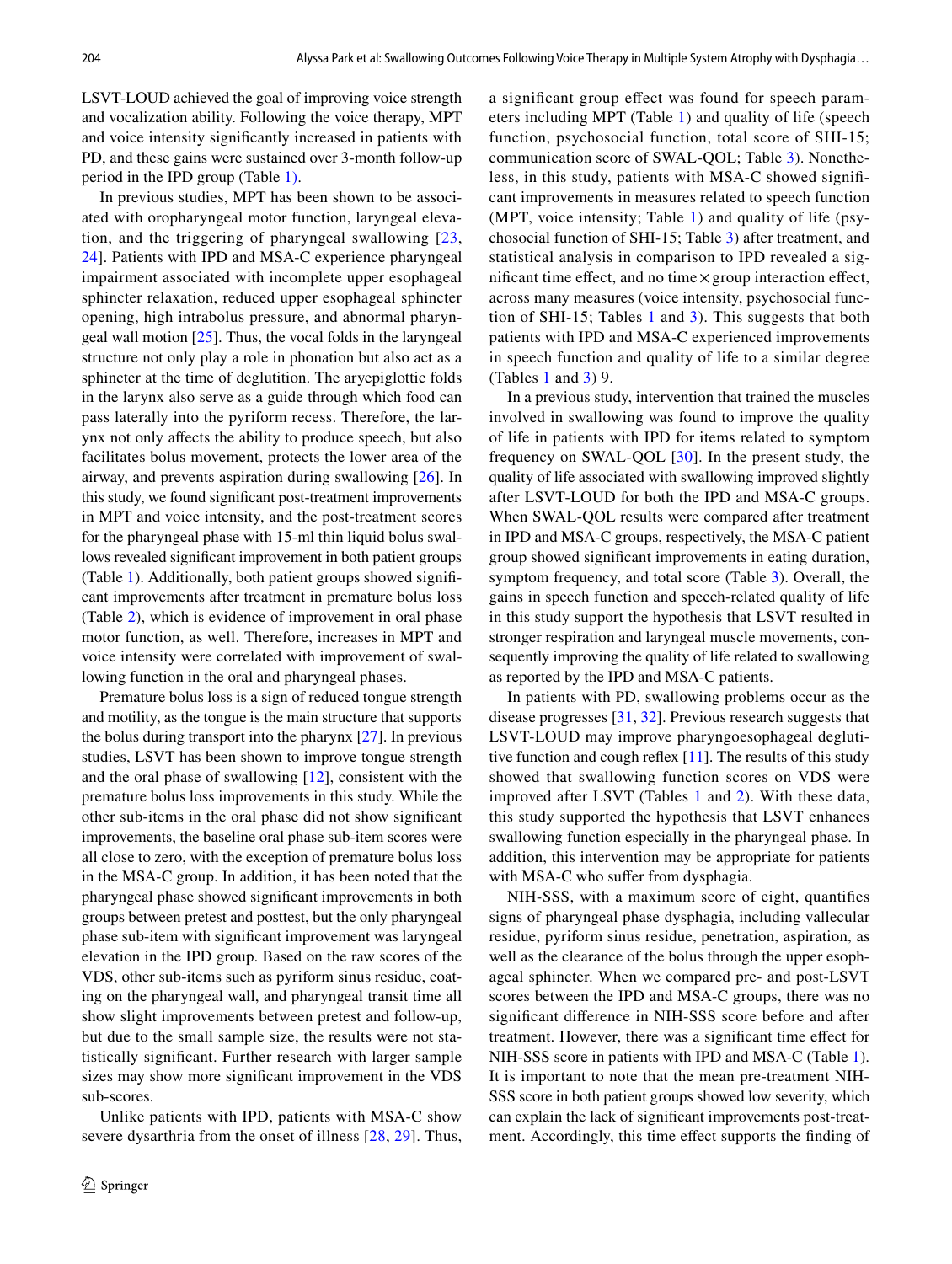improved swallowing function in the pharyngeal phase in both patient groups (Table [1\)](#page-3-0).

Overall, the MSA-C group experienced slightly less improvement in speech and swallowing function compared to the IPD group, but both groups had a similar level of long-term maintenance of the improvement (Tables [1](#page-3-0) and [2](#page-4-0)). The diference in the degree of improvement is likely because MSA-C typically shows a faster disease progression compared to IPD, and the MSA-C group began treatment at a higher average disease severity in terms of speech and quality of life function (Tables [1](#page-3-0) and [3](#page-5-0)). Additionally, both groups showed limited improvements in swallowing function between pretest and follow-up, with signifcant improvements seen in the IPD group's pharyngeal phase and premature bolus loss, and in none of the MSA-C group's VDS scores (Tables [1](#page-3-0) and [2\)](#page-4-0). This is possibly a result of the degenerative nature of IPD and MSA-C [[31](#page-8-19), [32\]](#page-8-20). It is possible that MSA-C patients could beneft from periodic maintenance treatment sessions after completion of the standard LSVT-LOUD protocol. Further research with a longer follow-up period is necessary to investigate this phenomenon in more depth.

However, some limitations should be noted. First, we did not use a control group for this study. Second, the sample size in this study is small. This study should be considered as a pilot study to assess the clinical efficacy of LSVT as a treatment for swallowing problems. Further research investigating the efects on the swallowing function of LSVT in patients with IPD and MSA-C using a larger sample size and a control group is required.

# **Conclusions**

Previous studies have demonstrated the effect of LSVT on speech and swallowing function in IPD patients, and this study provided more evidence to this claim with signifcant improvements in speech and swallowing function and quality of life. Furthermore, this study showed that LSVT elicits signifcant improvements in MSA-C patients. We deemed LSVT to be an effective treatment for MSA-C because speech and swallowing functions measured by MPT, voice intensity, and VDS scores improved signifcantly after treatment, particularly in the pharyngeal phase. In addition, LSVT demonstrated a positive effect on speech- and swallowing-related quality of life, evidenced by the signifcant changes in SWAL-QOL and SHI-15 scores. We believe that the results of this study can contribute to the clinical foundation for LSVT in IPD and MSA-C patients with speech and swallowing problems.

**Supplementary Information** The online version contains supplementary material available at<https://doi.org/10.1007/s00455-021-10265-9>. **Funding** This research was supported by National R&D Program through the National Foundation of Korea (NRF) funded by the Ministry of Science and ICT (2020M3C1B6113680), and by a faculty research grant of Yonsei University College of Medicine (6-2020-0104).

**Open Access** This article is licensed under a Creative Commons Attribution 4.0 International License, which permits use, sharing, adaptation, distribution and reproduction in any medium or format, as long as you give appropriate credit to the original author(s) and the source, provide a link to the Creative Commons licence, and indicate if changes were made. The images or other third party material in this article are included in the article's Creative Commons licence, unless indicated otherwise in a credit line to the material. If material is not included in the article's Creative Commons licence and your intended use is not permitted by statutory regulation or exceeds the permitted use, you will need to obtain permission directly from the copyright holder. To view a copy of this licence, visit<http://creativecommons.org/licenses/by/4.0/>.

#### **References**

- <span id="page-7-0"></span>1. Houlden H, Singleton AB. The genetics and neuropathology of Parkinson's disease. Acta Neuropathol (Berl). 2012;124(3):325– 38.<https://doi.org/10.1007/s00401-012-1013-5>.
- <span id="page-7-1"></span>2. Simons JA. Swallowing dysfunctions in Parkinson's disease. In: International review of neurobiology. Elsevier; 2017. p. 1207–38
- <span id="page-7-2"></span>3. Sapir S, Ramig L, Fox C. Speech and swallowing disorders in Parkinson disease. Curr Opin Otolaryngol Head Neck Surg. 2008;16(3):205–10. [https://doi.org/10.1097/MOO.0b013e3282](https://doi.org/10.1097/MOO.0b013e3282febd3a) [febd3a](https://doi.org/10.1097/MOO.0b013e3282febd3a).
- <span id="page-7-3"></span>4. Potulska A, Friedman A, Królicki L, Spychala A. Swallowing disorders in Parkinson's disease. Parkinsonism Relat Disord. 2003;9(6):349–53. [https://doi.org/10.1016/S1353-8020\(03\)00045](https://doi.org/10.1016/S1353-8020(03)00045-2) [-2](https://doi.org/10.1016/S1353-8020(03)00045-2).
- <span id="page-7-4"></span>5. Bannister R, Gibson W, Michaels L, Oppenheimer DR. Laryngeal abductor paralysis in multiple system atrophy: a report on three necropsied cases, with observations on the laryngeal muscles and the nuclei ambIGUI. Brain. 1981;104(2):351–68. [https://doi.](https://doi.org/10.1093/brain/104.2.351) [org/10.1093/brain/104.2.351.](https://doi.org/10.1093/brain/104.2.351)
- <span id="page-7-5"></span>6. Guindi GM, Michales L, Bannister R, Gibson W. Pathology of the intrinsic muscles of the larnyx. Clin Otolaryngol. 1981;6(2):101– 9. [https://doi.org/10.1111/j.1365-2273.1981.tb01794.x.](https://doi.org/10.1111/j.1365-2273.1981.tb01794.x)
- <span id="page-7-6"></span>7. Smith C, Bryan K. Speech and swallowing dysfunction in multisystem atrophy. Clin Rehabil. 1992;6(4):291–8. [https://doi.](https://doi.org/10.1177/026921559200600404) [org/10.1177/026921559200600404](https://doi.org/10.1177/026921559200600404).
- <span id="page-7-7"></span>8. Fox CM, Morrison CE, Ramig LO, Sapir S. Current perspectives on the Lee Silverman Voice Treatment (LSVT) for individuals with idiopathic Parkinson disease. Am J Speech Lang Pathol. 2002;11(2):111–23. [https://doi.](https://doi.org/10.1044/1058-0360(2002/012)) [org/10.1044/1058-0360\(2002/012\).](https://doi.org/10.1044/1058-0360(2002/012))
- <span id="page-7-8"></span>9. Ramig LO. Intensive voice treatment (LSVT(R)) for patients with Parkinson's disease: a 2 year follow up. J Neurol Neurosurg Psychiatry. 2001;71(4):493–8.<https://doi.org/10.1136/jnnp.71.4.493>.
- <span id="page-7-9"></span>10. Ramig LO, Sapir S, Fox C, Countryman S. Changes in vocal loudness following intensive voice treatment (LSVT) in individuals with Parkinson's disease: a comparison with untreated patients and normal age-matched controls. Mov Disord Of J Mov Disord Soc. 2001;16(1):79–83. [https://doi.org/10.1002/1531-8257\(20010](https://doi.org/10.1002/1531-8257(200101)16:1%3c79::aid-mds1013%3e3.0.co;2-h) [1\)16:1%3c79::aid-mds1013%3e3.0.co;2-h.](https://doi.org/10.1002/1531-8257(200101)16:1%3c79::aid-mds1013%3e3.0.co;2-h)
- <span id="page-7-10"></span>11. Miles A, Jardine M, Johnston F, de Lisle M, Friary P, Allen J. Efect of Lee Silverman Voice Treatment (LSVT LOUD®) on swallowing and cough in Parkinson's disease: a pilot study.